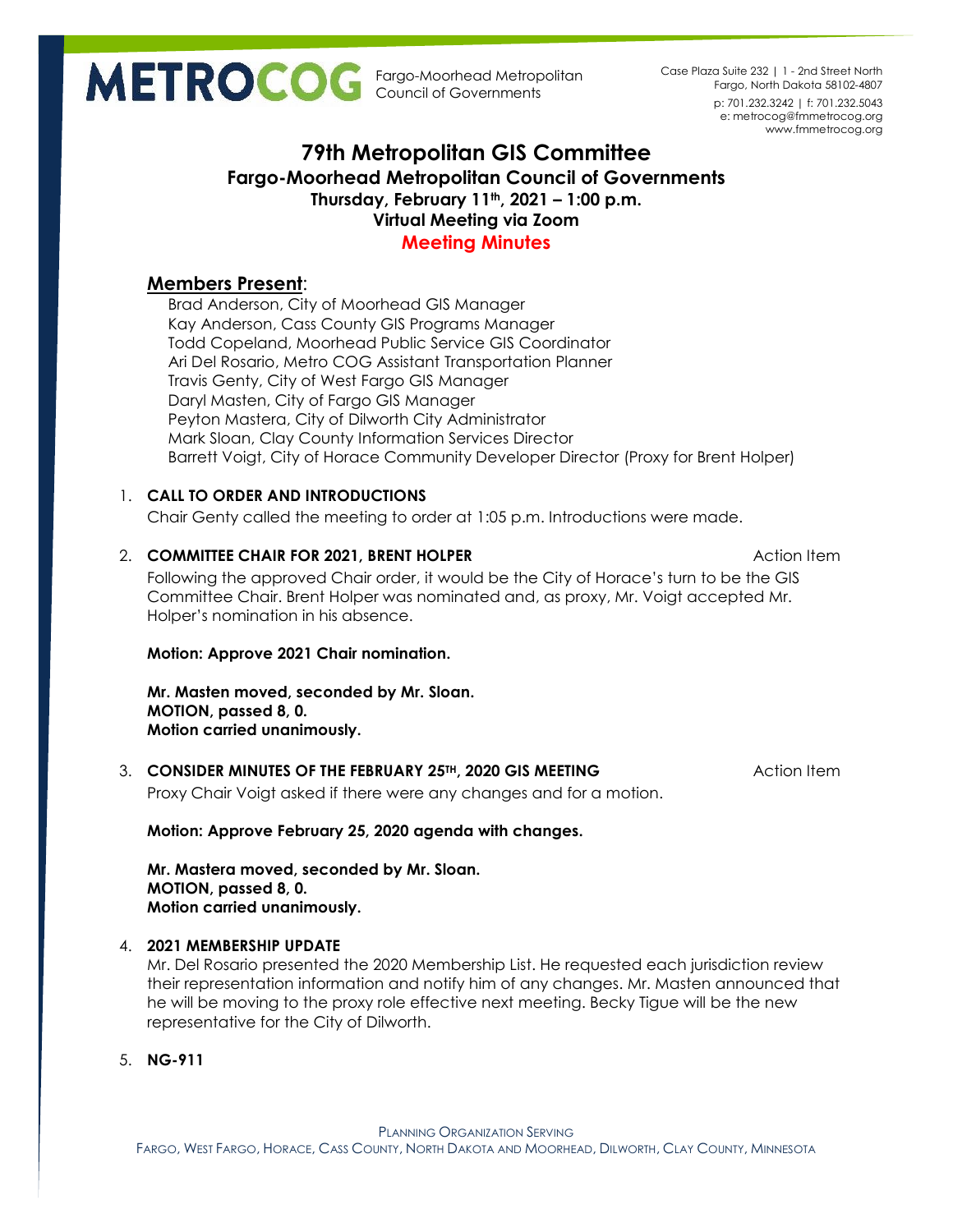Mr. Sloan noted that this is still ongoing. Work on NG-911 was put on hold after last spring due to the pandemic.

Mr. Anderson commented that MN started work on this before ND, but it seems that ND is now further ahead. He has heard there are some helpful tools. Mr. Anderson also mentioned that he has been working on updating Moorhead address points and street centerlines to the new MN 911 standards.

Ms. Anderson said that they have come a long way. Most counties in ND have been maintaining centerlines and address points for 911 purposes. Cass County has been one of the first test counties working with a coach at Intrado who has been helping to upload data and ensure correct formatting. Within the past couple of weeks, they have done an ALI compare and achieved a 96% match rate (2% off the recommended match rate) and a simulation against their data. Ms. Anderson is happy with what they have been able to achieve thus far. They are currently waiting for the list of errors from the review. It is expected that a lot of these errors will need to be handled by the telecommunication providers. Daryl Masten has been very helpful in building a model to help export data into the correct format for Intrado. There is also an add-on custom to ArcMap that has been helpful as an error checker. This has been paid for by the ND Association of Counties.

Mr. Masten added that Intrado has been great to work with and the project has been moving on nicely.

#### 6. **LiDAR / AERIAL IMAGERY**

Mr. Masten said that working on this project has been challenging. There were delays due to the pandemic last spring and it appeared that the vendor continued to use the pandemic as an excuse for further delays. At this point in February 2021, a good number of deliverables have still not been met, despite expectations to have them delivered last October. There have been deliverables thus far that Fargo has had to send back including a lot of planimetric information and the first round of re-projected images which were in the wrong locations. They are still waiting for the re-projection of the LAS file from the LiDAR as well. The vendor has not been corresponding with them recently. Overall, it has been a frustrating process with Quantum Spatial, whose project manager also left in the fall.

Mr. Anderson asked if they have only received the imagery thus far. Mr. Masten confirmed that the imagery is the only full deliverable that has been completed. The City of Fargo approved the ND state plain LAS files in November but the vendor still hasn't run the reprojection on those.

Mr. Voigt asked if this was something that was done on an annual basis, or every three years. Mr. Masten confirmed that for this particular project, they typically fly every three years. The diversion authority has been discussing whether this be changed to every two years, but it was decided at the diversion meeting to keep it at three years.

Mr. Voigt asked if individual communities can opt to do it annually if need be. He mentioned that Horace has been developing rapidly. Mr. Masten said that individual communities could work on their own projects but is unsure whether that would be covered by Metro COG funding. He mentioned that Cass County, Fargo and West Fargo all have upcoming imagery projects in the spring, although they do not include LiDAR. Mr. Masten also noted that there was no funding set aside from Metro COG however for this specific project due to change in leadership. Ms. Anderson added that Cass County projects are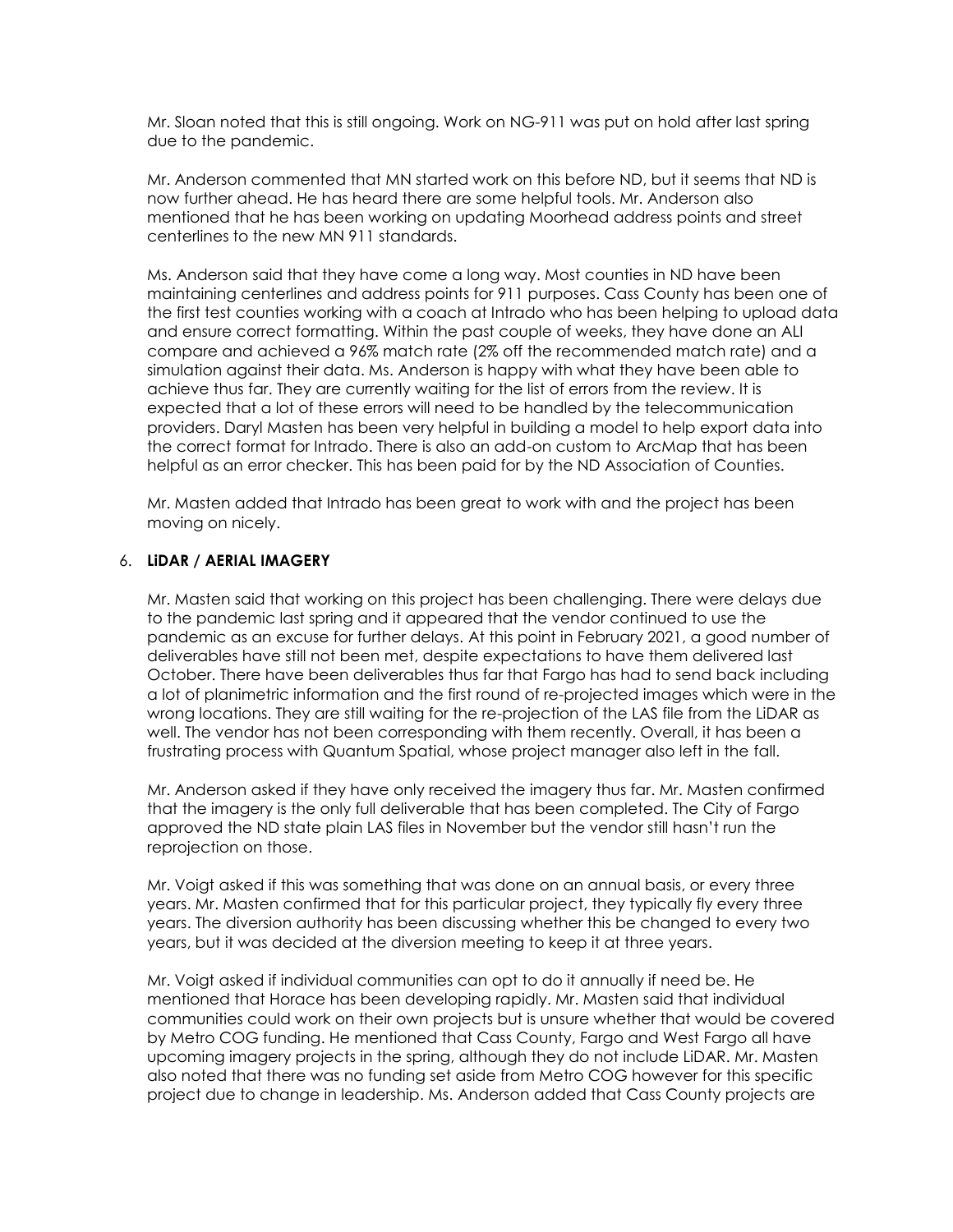currently on a five-year cycle. Data from this upcoming project is expected to be available in the fall. Mr. Genty mentioned that the deal between the West Fargo and Fargo is for a three-year cycle.

Mr. Voigt asked whether West Fargo and Fargo would be open to including Horace in their deal. Mr. Masten said yes, he doesn't think either jurisdiction would be against it. He did add that as an EagleView project there would be some constraints such as no ownership of oblique shots, which would come an extra cost. Mr. Voigt added that Horace has just started getting more into GIS and he has been tasked to see what opportunities are out there.

## 7. **MIGRATION TO ARCGIS PRO**

Mr. Masten said that the Red River Regional Dispatch Center is moving to a new Tyler product version of the New World software which will move from being ArcGIS Desktop based to ArcGIS Pro based. This has been a learning experience but other than that, the City of Fargo has still been operating with a mix of both and hasn't taken the full jump to Pro yet.

Mr. Genty also said that West Fargo has been using a mix of both, but have fully committed to moving their parcel fabric to Pro.

Mr. Sloan added that the Clay County switched over their parcel fabric to Pro in December and despite some hurdles, it has worked well.

Ms. Anderson said that Cass County has also switched over their parcel fabric to Pro. It has been challenging but they are making it work.

Mr. Anderson said that Moorhead has dabbled in it a little but they still have two licenses. He mentioned that they had a joint training with ProWest and other metro jurisdictions to help them through the transition. There had been some challenges with the feature classes and missing data that they output from the parcel fabric. That being said, Mr. Anderson said he has been using Pro a lot more and it has been working well.

After mentioning he has been working a lot from home connecting with the City's VPN network, Mr. Anderson asked how everyone else has been faring. Mr. Genty said he has been going back and forth between home and the office. When he works from home, he has been remoting in to his desktop using ScreenConnect and hasn't noticed any issues. Mr. Anderson added that using ArcMap straight from his laptop required a lot of patience and that connecting to their workstations in the office seemed to be the only solution.

Mr. Copeland said Moorhead Public Service hasn't used a lot of Pro yet. He mentioned that they haven't switched because utility network modelling within Pro is not yet fully developed with all the applications. Wastewater is developed, electric is still about a year or so out and communications are still about three to five years out from being fully developed on Pro. Because of this, there are no immediate plans to jump ship just yet. Mr. Masten added that they have been looking at the utility network modelling and plan to move their water systems to Pro within this year or the next. Based on Mr. Copeland's comments, Mr. Masten said that they will hold off on moving communications to Pro.

#### 8. **JURISDICTIONAL ROUNDTABLE & UPDATES**

a. City of Fargo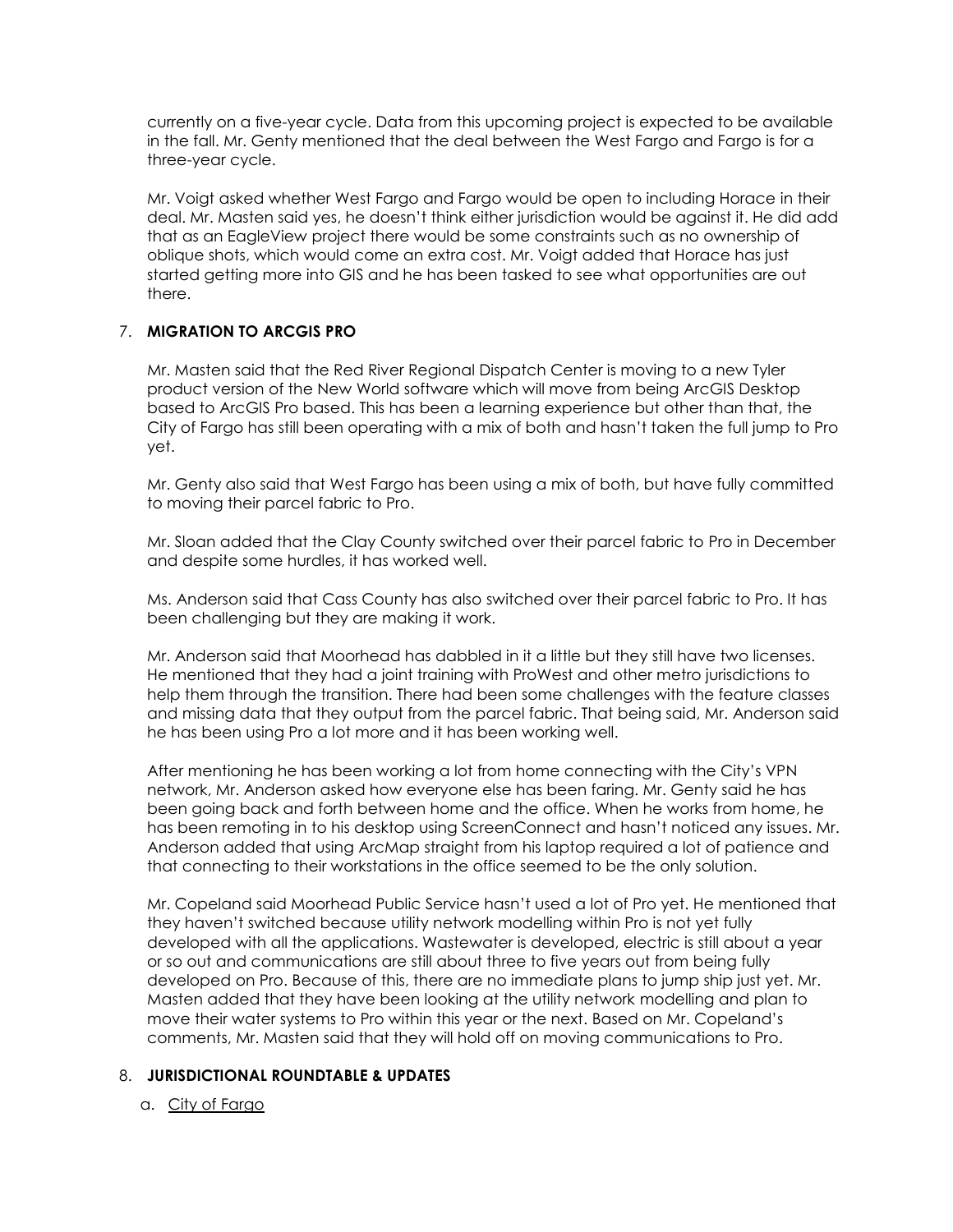- Dealing with the pandemic
- Waiting to see how other jurisdictions go with migrating parcel fabric to Pro

### b. City of Moorhead

- Working from home
- Migrating parcel fabric to Pro, changing the scripts and formatting
- Using Pro a lot more, doing a lot of neat things with it
- Waiting on aerial imagery
- Lots of organization changes, some new department heads and a new mayor

#### c. City of West Fargo

- Will be getting a new Assistant Administrator soon
- Migrating parcel fabric to Pro
- Setting up Collector maps
- Monitoring erosion along the Sheyenne using drone imagery
- Cleaning up wet underground utility data

#### d. City of Dilworth

- No GIS updates
- Wanted to thank the group for all their work

## e. City of Horace

- Don't have the capacity for a GIS department but have started to dive into GIS o Now have their own GIS license for zoning and future land use maps
- Rewriting new land use ordinance, looking to have an interactive zoning map that is linked with their zoning ordinance tax document o Hoping to have it done next year
- Wanted to thank the county for their support
- f. Cass County
	- Developed a wait times app for the past election, may use for future elections
	- Photo RFP kept the county busy in December
	- Prep migrating parcel fabric to Pro
	- 911 project
	- Working on a statewide parcel project with tax and assessment info o Rollout scheduled for the end of June

## g. Clay County

- Primary parcel editor has been working from home and it has been working well
- The department moved to a new building, no internet connectivity yet
- Rolled out a new sales tool
- Working on a facilities application with help from a student

#### h. Moorhead Public Service

- Management changes, new general manager Travis Schmidt
- QuickCapture applications testing
- i. Metro COG
	- There was a transition period between Ari Del Rosario taking over Anna Pierce's position
	- Making sure Metro COG has organized and updated shapefiles and layers